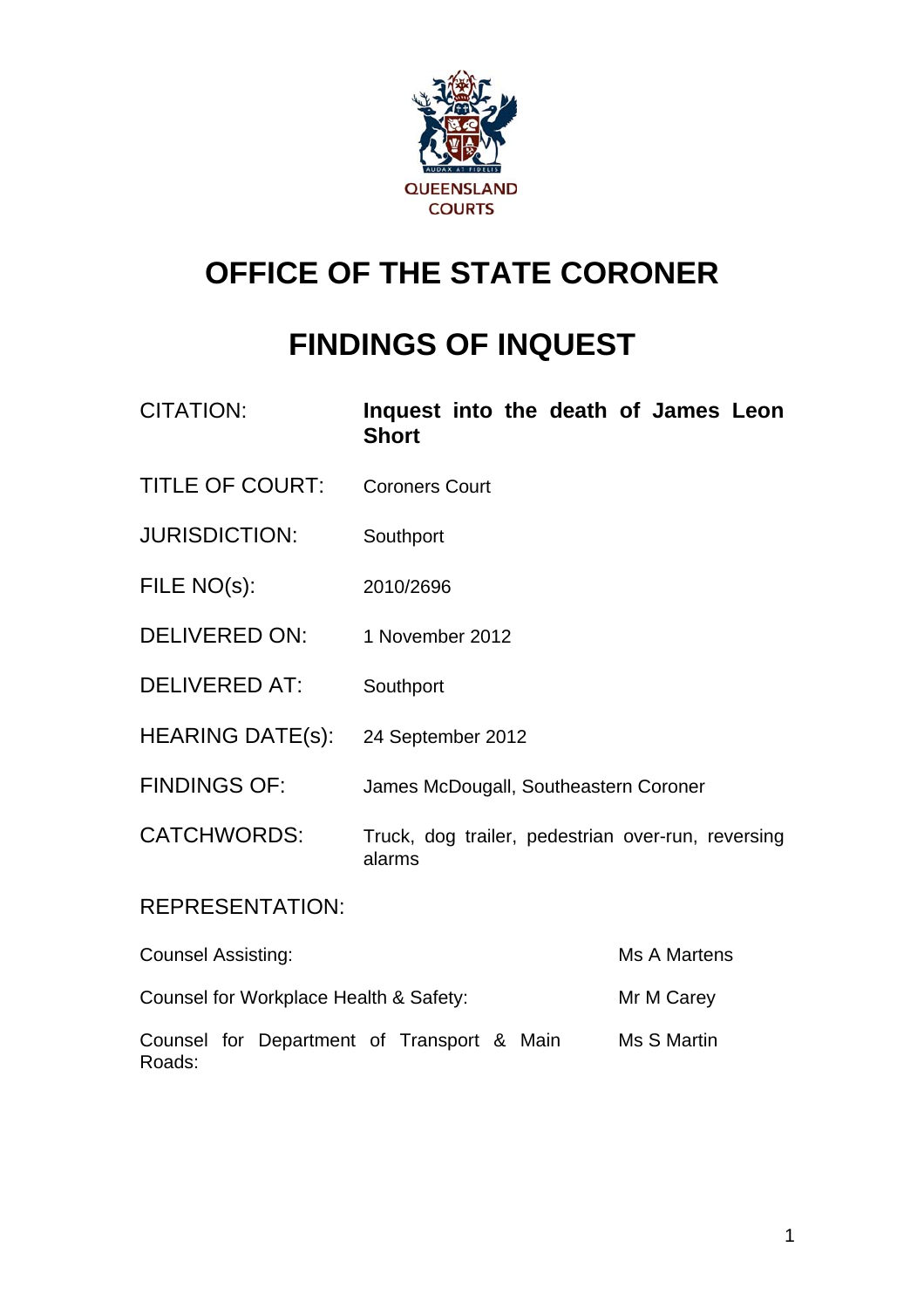# **CORONERS FINDINGS AND DECISION**

These are my findings in relation to the death of James Leon Short who died at the Gold Coast Hospital on 6 August 2010. These findings seek to explain how the death occurred and consider whether any changes to policies or practices could reduce the likelihood of deaths occurring in similar circumstances in the future. Section 45 of the *Coroners Act 2003* (the Act) provides that when an inquest is held into a death, the coroner's written findings must be given to the family of the person who died and to each of the persons or organisations granted leave to appear at the inquest. These findings will be distributed in accordance with the requirements of the Act and also placed on the website of the Office of the State Coroner.

## **Introduction**

At about 5.25pm on Friday 6 August 2010 an industrial traffic incident occurred at 1 Old Coach Road, Upper Coomera; premises owned by M.K.M Earthworks (MKM). MKM earthworks used the premises to service a fleet of trucks and trailers. At the property there was a mechanics workshop, refuelling station and a portable building used as a staff office. At the end of the work shift, trucks are reversed parallel-parked in close proximity to each other, around the perimeter fence. The ground surface of the facility was unsealed soil and clay crushed rock. There were no line markings or other identifying markers to define parking bays for the trucks.

At the time of the incident, Mr Short was an employee of MKM and in good health. Mr Short died as a consequence of injuries sustained as a result of being run over by a reversing truck (2007 T404 Kenworth, registration 26MKM) with an attached dog trailer (2007 Hamlex Dog Trailer, registration 531QOU) driven by Mr Brydone. A dog trailer is a trailer with two axle groups. The front axle is steered by connecting to the drawing vehicle. Dog trailers are self supporting and do not require landing gear to support them when decoupled from the towing vehicle.

The incident was primarily investigated by Senior Constable Kyle Hutchinson of the Southern Forensics Crash Unit. No prosecution was preferred by the Queensland Police Service. An investigation by Workplace Health and Safety (WH&S) into the incident preferred charges against MKM Earthworks relating to the failure to discharge a workplace health and safety obligation. Following the incident all witnesses cooperated with either the Queensland Police Service and/or WH&S and provided detailed statements or were interviewed.

### **The Inquest**

As there was uncertainty concerning the circumstances leading up to Mr Short's death, and because it was in the public interest to draw attention to the circumstances of Mr Short's death in order to prevent deaths occurring in similar circumstances, in accordance with section 28 of the Act, I decided to hold an inquest into his death.

On 20 August 2012, a pre-inquest conference was held. Leave was granted to the legal representatives for the Department of Transport and Main Roads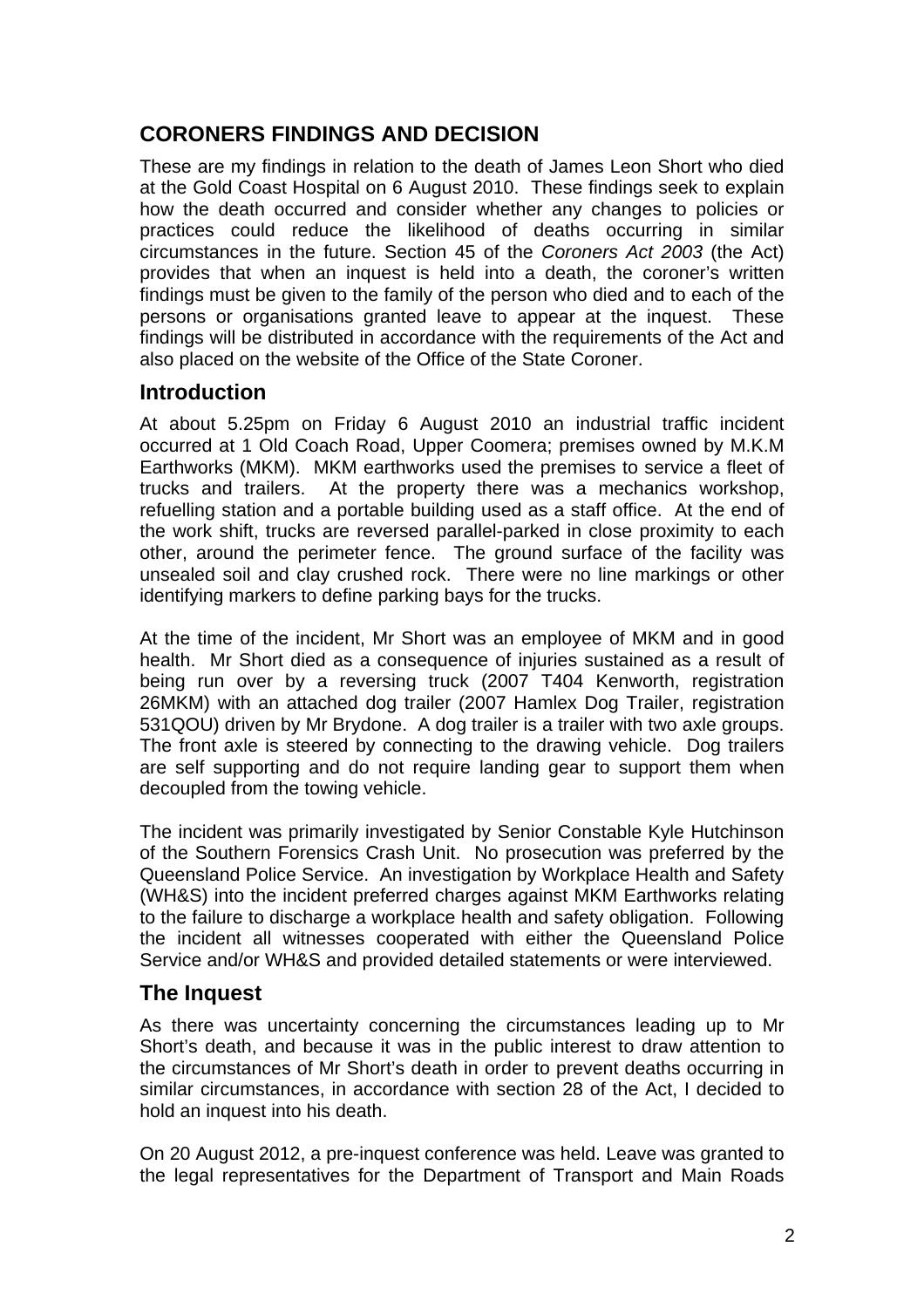and the Department of Justice and Attorney-General (Workplace Health and Safety).

The issues identified at the pre-inquest conference to be explored at the inquest were:

- The findings required by section 45(2) of the Coroners Act 2003, namely the identity of the deceased, when, where and how he died and what caused his death; and
- Whether the particular setup of the truck and dog trailer and whether the use of the squawker contributed to Mr Short's death.

## **The scope of the Coroner's inquiry and findings**

There has been considerable litigation concerning the extent of a coroner's jurisdiction to inquire into the circumstances of a death. The authorities clearly establish that the scope of an inquest goes beyond merely establishing the medical cause of death.

An inquest is not a trial between opposing parties but an inquiry into the death. In a leading English case it was described in this way:- 'It is an inquisitorial process, a process of investigation quite unlike a criminal trial where the prosecutor accuses and the accused defends… The function of an inquest is to seek out and record as many of the facts concerning the death as the public interest requires.' [1](#page-2-0)

The focus is on discovering what happened, not on ascribing guilt, attributing blame or apportioning liability. The purpose is to inform the family and the public of how the death occurred with a view to reducing the likelihood of similar deaths. As a result, the Act authorises a coroner to make preventive recommendations concerning public health or safety, the administration of justice or ways to prevent deaths from happening in similar circumstances in future.[2](#page-2-1) However, a coroner must not include in the findings or any comments or recommendations, statements that a person is or maybe guilty of an offence or has some civil liability.[3](#page-2-2)

# **The Admissibility of Evidence and the Standard of Proof**

Proceedings in a coroner's court are not bound by the rules of evidence because the Act provides that the court *may inform itself in any way it*  considers appropriate.<sup>[4](#page-2-3)</sup> That does not mean that any and every piece of information however unreliable will be admitted into evidence and acted upon. However, it does give a coroner greater scope to receive information that may not be admissible in other proceedings and to have regard to its origin or source when determining what weight should be given to the information. This flexibility has been explained as a consequence of an inquest being a fact-finding exercise rather than a means of apportioning guilt. As already stated, it is an inquiry rather than a trial. If a witness refuses to give oral

 $\overline{a}$ 

<sup>1</sup> *R v South London Coroner; ex parte Thompson* (1982) 126 S.J. 625 <sup>2</sup>

<span id="page-2-2"></span><span id="page-2-1"></span><span id="page-2-0"></span> $2$  Section 46 of the Act

 $3$  Sections 45(5) and 46(3) of the Act

<span id="page-2-3"></span> $4$  Sections 37(1) of the Act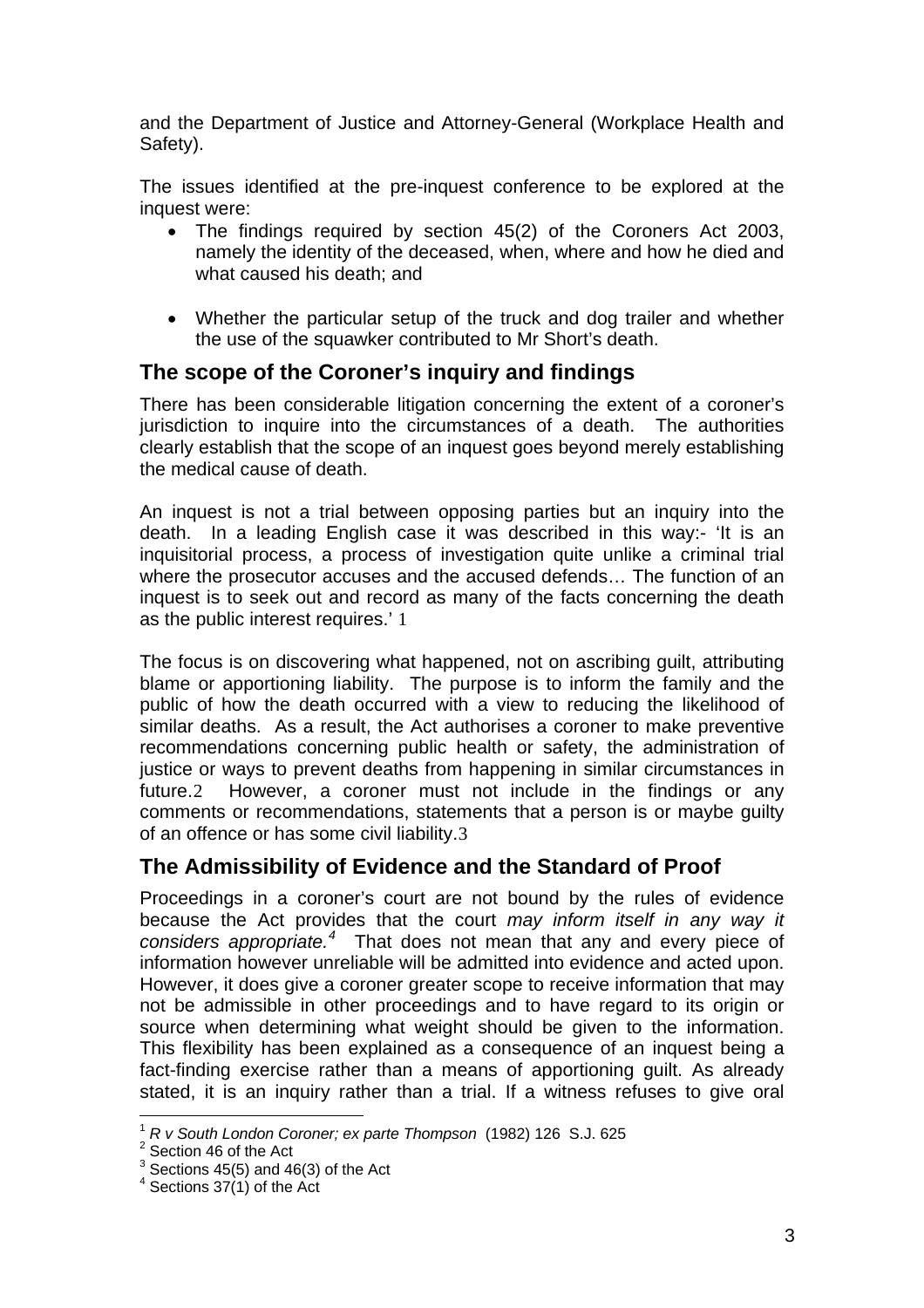evidence at an inquest because the evidence would tend to incriminate the person, the coroner may require the witness to give evidence that would tend to incriminate the witness if satisfied it is in the public interest to do so. The evidence, when given, and any derivative evidence is not admissible against the witness in any other proceeding, other than a proceeding for perjury.[5](#page-3-0)

A coroner should apply the civil standard of proof, namely the balance of probabilities but the approach referred to as the Briginshaw sliding scale is applicable.[6](#page-3-1) This means the more significant the issue to be determined, the more serious an allegation or the more inherently unlikely an occurrence, the clearer and more persuasive the evidence needed for the trier of fact to be sufficiently satisfied that it has been proven to the civil standard.[7](#page-3-2)

It is also clear that a coroner is obliged to comply with the rules of natural justice and to act judicially.[8](#page-3-3) This means that no findings adverse to the interest of any party may be made without that party first being given a right to be heard in opposition to that finding. As Annetts v McCann[9](#page-3-4) makes clear that includes being given an opportunity to make submissions against findings that might be damaging to the reputation of any individual or organisation.

If, from information obtained at an inquest or during the investigation, a coroner reasonably suspects a person has committed a criminal offence, the coroner must give the information to the Director of Public Prosecutions in the case of an indictable offence, and to the chief executive of the department which administers legislation creating an offence which is not indictable.<sup>[10](#page-3-5)</sup>

#### The Evidence

#### **Relevant legislation**

The Vehicle Standard (Australian Design Rule 1/00 - Reversing Lamps and 13/100 – Installation of Lighting and Light Signalling Devices on other than L-Group vehicles) 2005 are the relevant vehicle standards in relation to reverse lamps and lighting.

According to Appendix A, UNECE R48/03, 6.4.1 it is mandatory for all vehicles and light to heavy trailers to have a reversing lamp. However section 8.9.1 of ADR 13/00, states that where it states mandatory read optional for trailer categories. Therefore, all trailer categories are exempt from having mandatory trailer reverse lights fitted.

The Vehicle Standard (Australian Design Rule 42/04 - General Safety Requirements) 2005 contains a section on audible warning devices. Section

 5 Section 39 of the Act

<span id="page-3-3"></span><span id="page-3-2"></span>

<span id="page-3-1"></span><span id="page-3-0"></span><sup>&</sup>lt;sup>6</sup> Anderson v Blashki [1993] 2 VR 89 at 96 per Gobbo J<br><sup>7</sup> Briginshaw v Briginshaw (1938) 60 CLR 336 at 361 per Sir Owen Dixon J<br><sup>8</sup> Harmsworth v State Coroner [1989] VR 989 at 994 and see a useful discussion of the issue in Freckelton I., "Inquest Law" in *The inquest handbook*, Selby H., Federation Press, 1998 at 13

<span id="page-3-5"></span><span id="page-3-4"></span><sup>9</sup> (1990) 65 ALJR 167 at 168

 $10$  Section 48(2) of the Act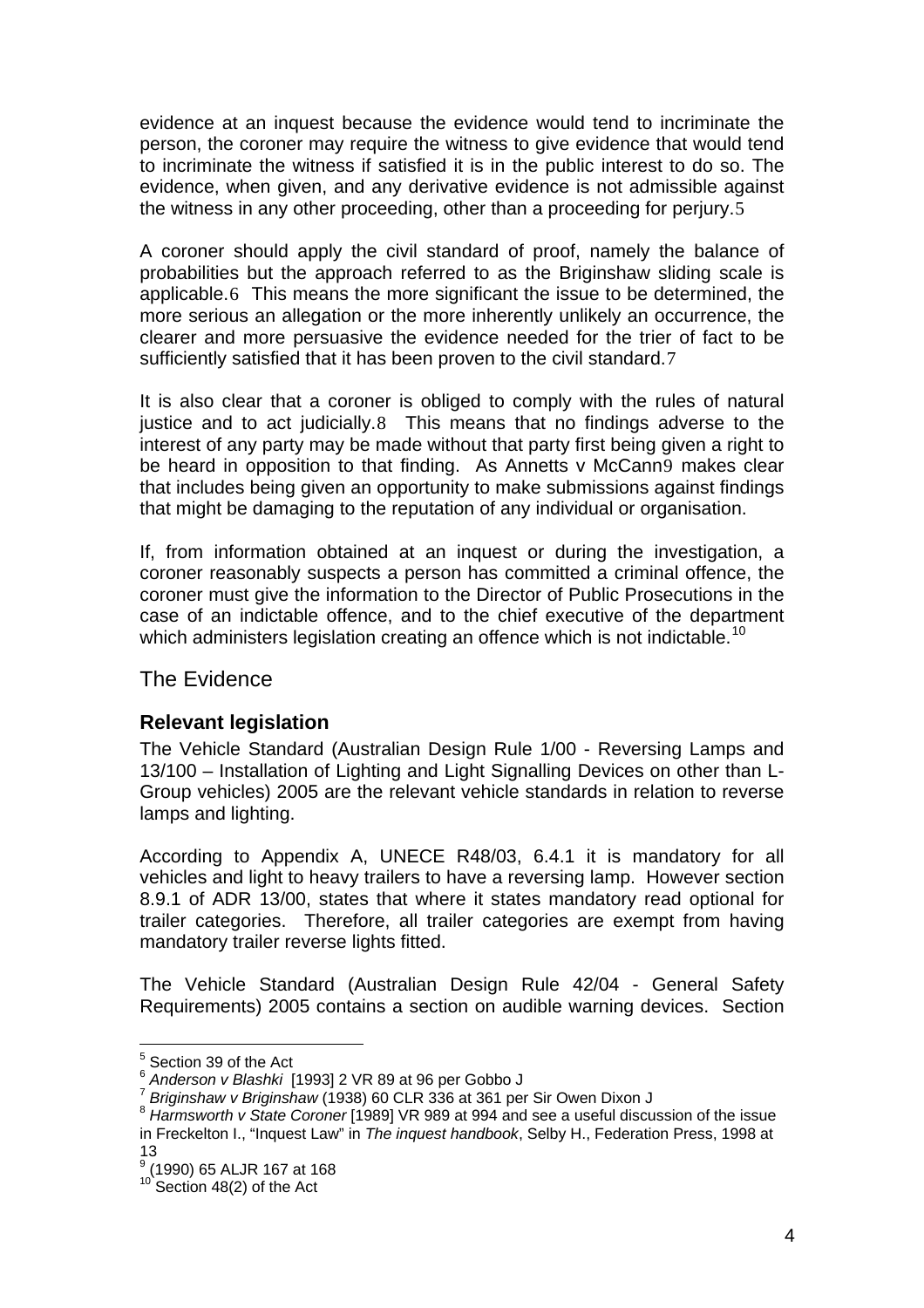20.1.1 states that no siren, repeater horn, bell, exhaust whistle or compression whistle or other device capable of producing a sound resembling that produced by any such siren, repeater horn, bell or whistle must be attached to a motor vehicle other than an emergency community service vehicle. Section 20.1.2 states that for the purpose of this clause, a repeater horn is any device which generates an audible sound (to be emitted) alternating between different tones or frequencies on a regular time cycle. Section 20.2 states that every motor vehicle must be fitted with at least one warning device capable of giving sufficient audible warning of the presence of the vehicle. It must give an audible signal having constant amplitude and frequency characteristics. It may be powered by any energy source including compressed air. Section 20.3 states that notwithstanding clauses 20.1 and 20.2 a further device may be fitted which when and only when reverse gear is selected emits an intermittent audible signal on a regular time cycle. It must not emit a signal louder than is necessary to warn persons of the proximity of the reversing vehicle.

#### **MKM policies and procedures**

Both Mr Brydone and Mr Short signed paperwork for an induction checklist. The induction checklist confirmed that a tour of the facility had taken place and safety requirements had been communicated. Mr Brydone told WH&S investigators that he was required to sign the paperwork however no induction was actually conducted by MKM.

MKM's policy dated 2009 stated that drivers are to communicate with the office before parking the trucks in the yard, parked trucks are not to block any other truck and one metre is to be left between each truck when parked. A copy of this policy had been signed by Mr Short. It is unclear whether Mr Brydone had been provided, viewed or signed this policy.

On 13 May 2010, Mr Renner, the civil manager, completed a risk assessment of a hazard for movement of vehicles in the yard. He ranked the risk of vehicle movement in the yard as one however this was revised to two. Mr Renner identified as a substitute that all drivers are to park the trucks at the fuel bay for detailers to fuel and park.

According to Mr Renner, following this, there was a toolbox meeting at the facility. At this meeting, the drivers were told of the rule that everyone was to park at the fuel bay and hop out. Drivers were to go into the workshop, complete paperwork and hand in the keys. The two detailers would be responsible for parking the trucks; one being the spotter. If there were too many trucks, then they parked at the other yard and the detailers would bring them across one by one. Mr Renner was unable to say whether Mr Brydone or Mr Short were present at this meeting. Mr Clements, the workplace supervisor, also confirmed this understanding of the work procedure. Mr Renner stated that 90% of drivers followed this rule. When drivers did not follow this rule, Mr Renner or Mr Kljaic, the Chief Executive Officer, would tell the drivers to follow the policy. In a statement provided to WH&S, Mr Brydone stated there were no specific rules about vehicle movements in the yard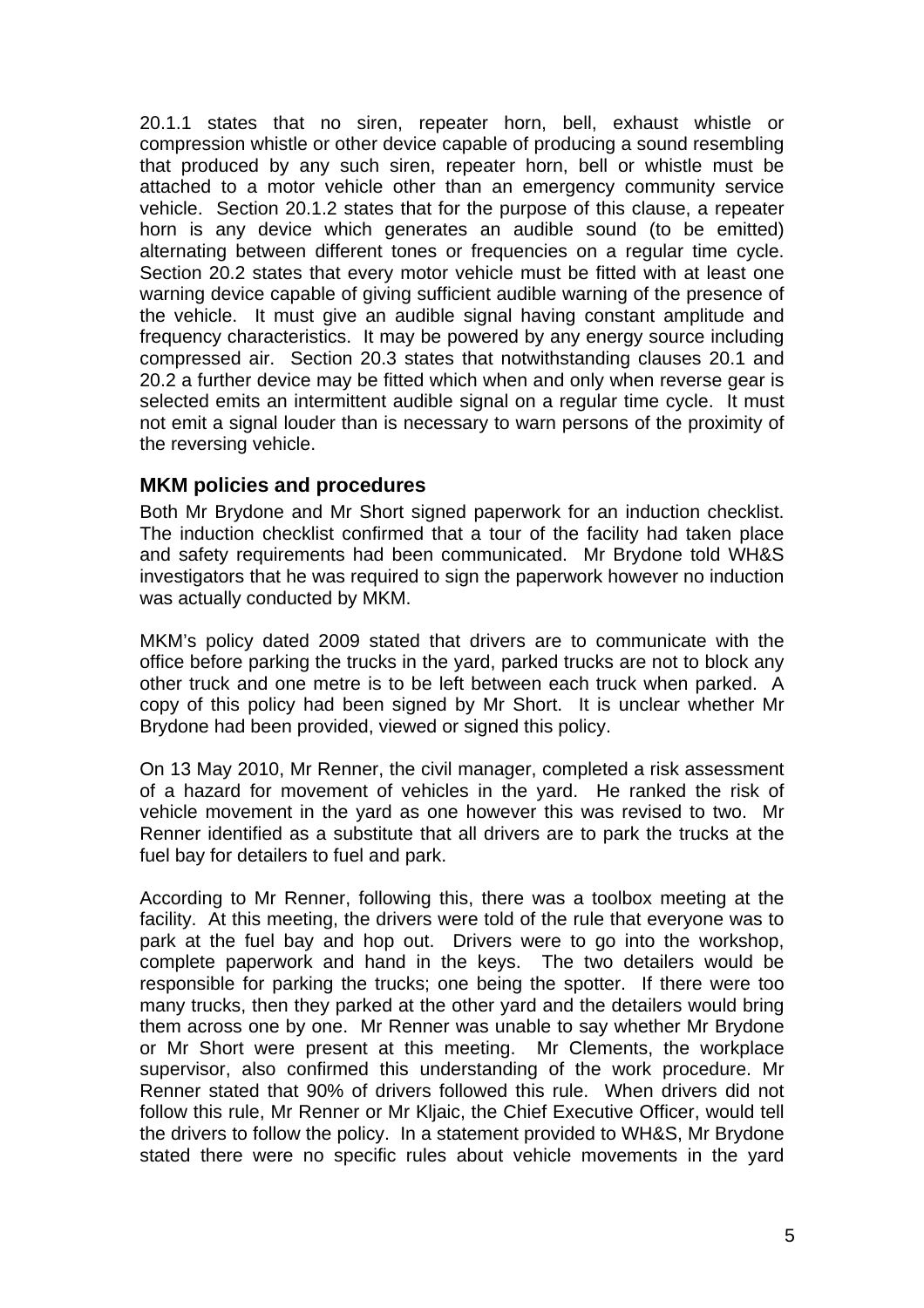however there was a rule not to drive to the mechanical workshop or drivers' room. There were no safe zones or Pedestrian Only zones.

#### **The incident**

Just prior to the incident, Mr Brydone had driven back into MKM and was having his vehicle refuelled and completing paperwork as was normal procedure at the end of the work day.

At about the same time, Mr Short had asked Mr Darmody for some repair work to be done on his vehicle and also assisted Mr Darmody in unhooking a trailer from Mr Darmody's vehicle (vehicle 14). Mr Darmody believed that after this exchange Mr Short left and headed back to his own vehicle (vehicle 4).

At the time of the incident Mr Darmody was sitting in vehicle 14, having moved the vehicle a couple of meters to clear the trailer. Mr Darmody observed Mr Brydone reversing vehicle 26 from the fuel bowsers into the truck parking, aiming for a spot to the right of where Mr Darmody's vehicle was idling.

Mr Brydone told WH&S investigators that he was reversing into the spot alongside other parked trucks and followed the previous pattern of parking trucks close together. Mr Brydone briefly saw Mr Short and Mr Darmody in the vehicle's side mirrors. Mr Brydone saw Mr Darmody get into his vehicle and assumed Mr Short had moved out of the way, as he was no longer in the mirror view.

Mr Darmody watched Mr Brydone reverse at slow pace and followed the progress of the on coming trailer for about 15 meters. Mr Darmody noticed Mr Short was still in the area approximately three or four meters from the right side of vehicle 14. Mr Short had his back towards Mr Brydone's reversing vehicle 26. Mr Darmody did not hear the sound of a squawker in his cabin. A squawker is a sound device fitted to vehicles/machinery to alert persons of a reversing vehicle; the sound resembles a duck call sounding on and off at regular intervals.

Mr Brydone was unable to recall whether the squawker was sounding when he reversed his vehicle and trailer. A squawker was fixed to the truck but not the dog trailer. A reversing light was also on the truck, but not the dog trailer.

Mr Darmody tried to gain the attention of Mr Short and alert him of the reversing vehicle however both Mr Short and Mr Brydone failed to register or heed Mr Darmody's warning calls. Mr Darmody sounded the air-horn on his truck and flashed his lights to try and get their attention. Mr Short was hit by the reversing vehicle 26 just as Mr Short turned around in response to the airhorn.

Mr Brydone was not aware of anything being wrong until he saw the flashing lights and heard the air horn of Mr Darmody's parked vehicle in his left mirror, at which point he braked. Mr Brydone then noticed in his right hand mirror Mr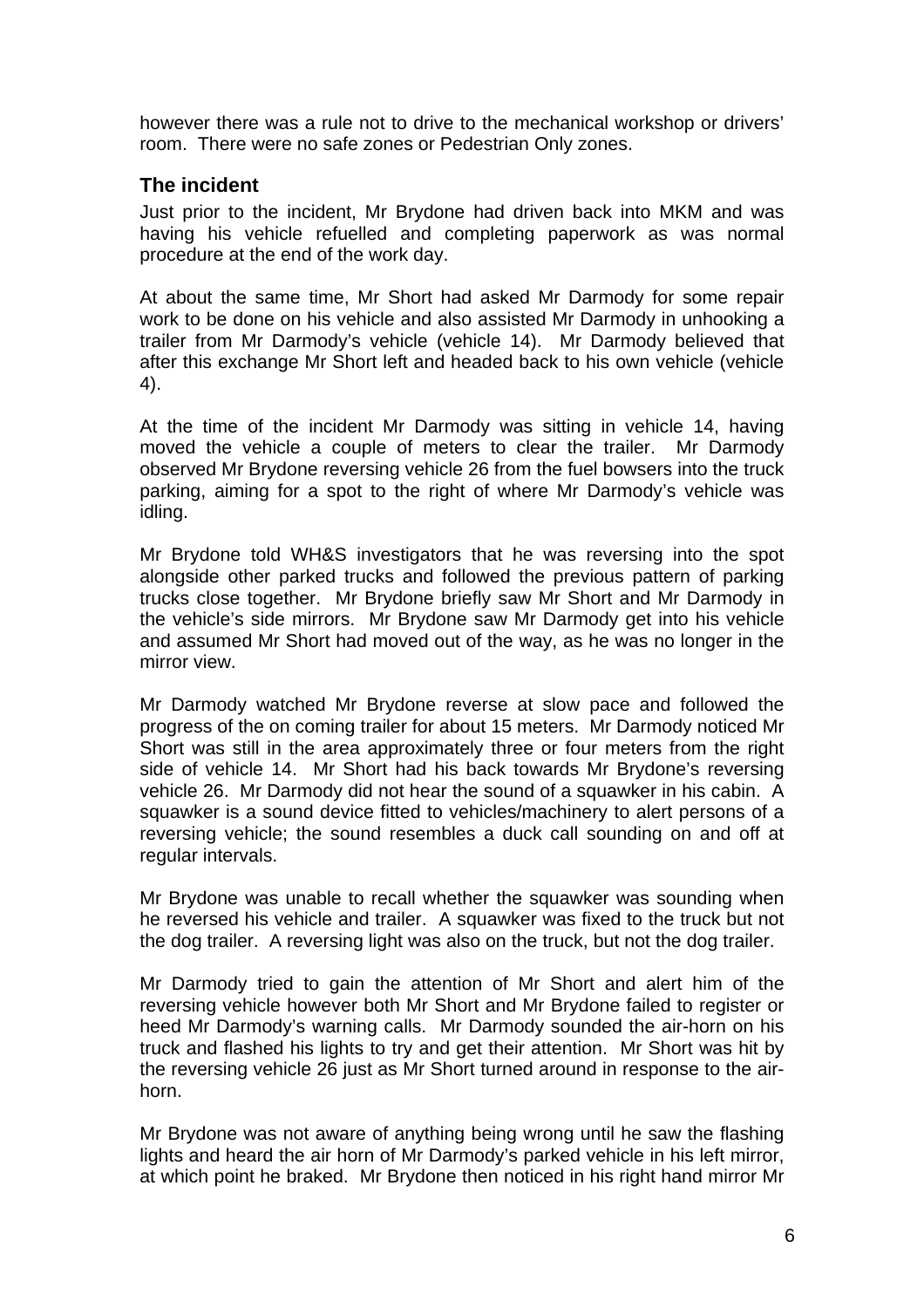Short lying on the ground and in a panicked state moved forward and over Mr Short's legs (again). Mr Darmody alighted from his vehicle and went to assist Mr Short. Mr Short was lying on the ground with significant injuries to his lower body and legs. Mr Darmody asked how he was and phoned 000.

Mr Brydone put the hand brake on, exited out of his vehicle and went to assist Mr Short. According to Mr Brydone, the vehicle he was driving had no defects or issues with the mirrors.

Mr Clements heard a horn in the yard. It sounded to him like a long distressed sound. He was then advised that Mr Short had been hit or run over by a truck.

Mr Brydone went back to the vehicle cab to retrieve a towel to support Mr Shorts head. Mr Brydone apologised to Mr Short. When other employees with first aid training arrived, Mr Brydone stood back to let them assist Mr Short. Mr Brydone was sad and shocked at what had happened.

Mr Brydone told Mr Darmody he had seen Mr Short and Mr Darmody talking beside vehicle 14 and then he observed Mr Darmody get into vehicle 14. Mr Brydone stated he was reversing using vehicle 14 as a guide in his left mirror and watching his right mirror and everything looked fine. Mr Brydone did not see Mr Short behind the trailer.

Mr Clements made his way to the site of the incident, where he observed Mr Short. Mr Clements supported Mr Short's left leg because it was badly torn from the ankle to the knee and in the groin area. Mr Clements carried on a conversation asking a number of questions to keep Mr Short conscious until paramedics arrived.

#### **Comments by witnesses regarding the 'squawker' device**

Mr Clements and Mr Renner told police that when MKM won a contract to service part of the Airport link tunnel project, the company was required to fit the fleet vehicles with a quieter 'squawker' for night time work and subsequently vehicles had their noisier day time 'beepers' [a sound device fitted to vehicles/machinery to alert persons of a reversing position, the sound is a high pitched beep sounding on and off at regular intervals] removed.

Mr Clements identified deficiencies with the adoption of the reverse 'squawker' alarm on the vehicles as they were not loud enough at industrial worksites during the day and many people did not associate this sound with a work hazard noise. Mr Renner also agreed the squawker sound was not a sound he immediately associated with a vehicle reversing. Both Mr Darmody and Mr Renner believed the squawkers were not as loud as the beeper.

#### **QAS treatment, hospitalisation and cause of death**

The QAS received a 000 call at 1719. A unit was assigned to attend at the scene at 1722. Advanced care paramedics arrived on the scene at 1735. An intensive care paramedic (a more senior and experienced paramedic) arrived at 1742.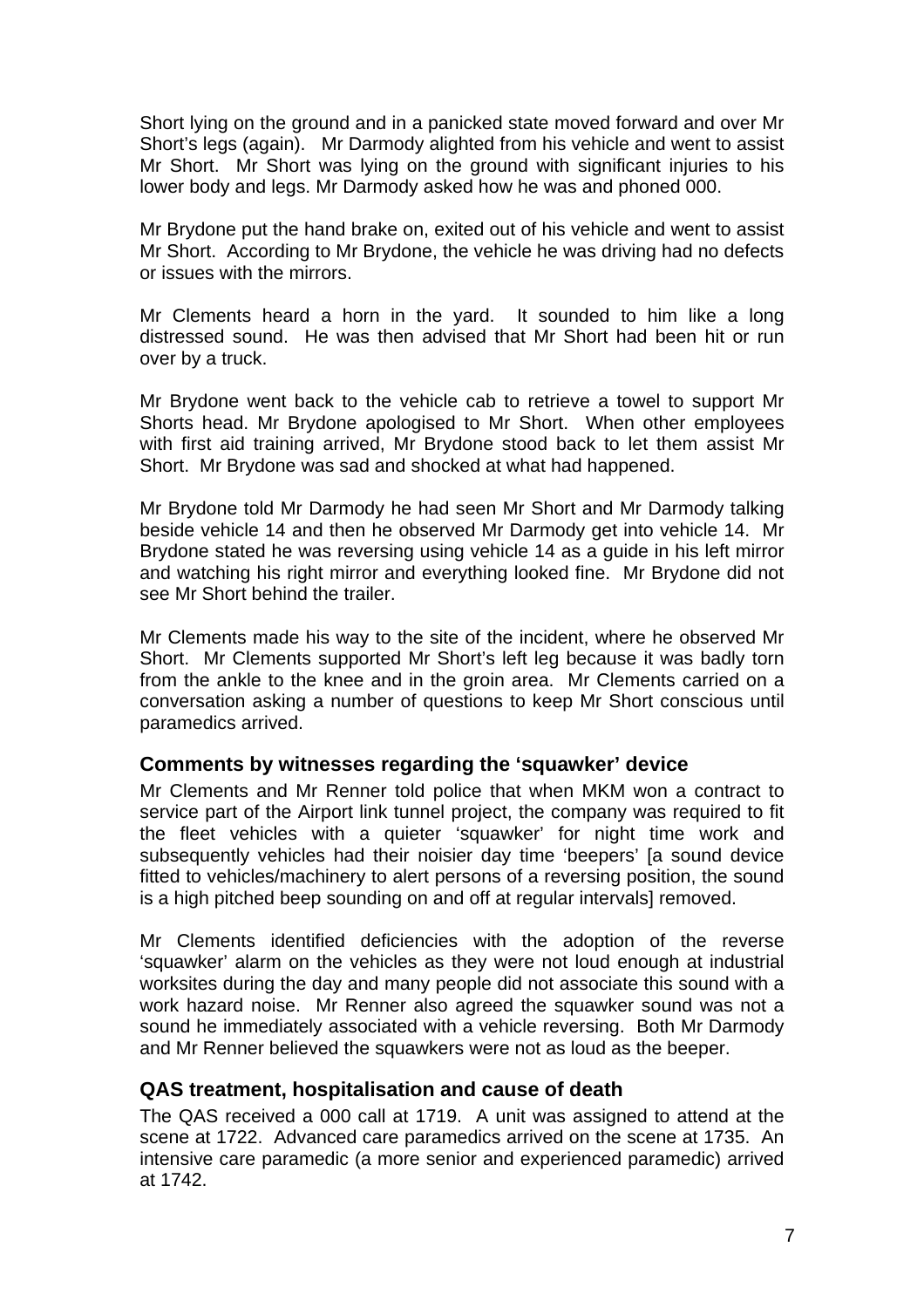Mr Short was supine and conscious on arrival of paramedics however he had obvious limb and life threatening injuries with a wound that extended across the top of the anterior pelvis down into the groin.

There was delay on the scene as the paramedics had difficulty managing Mr Short's pain in order to be able to move him to the ambulance for transportation to the hospital. There was consultation with the Gold Coast Hospital regarding a Medevac however it was not dispatched due to the short distance to the scene and as Mr Short was not trapped.

Mr Short was transported to hospital via code one leaving the scene at 1819 and arrived at hospital at 1834.

Dr Rashford, the Medical Director of the Queensland Ambulance Service, considered the acceptable scene time in management of such a patient would normally be 25 to 30 minutes. The paramedics in this instance faced significant difficulty in moving Mr Short as he was in severe pain every time any movement was attempted. This resulted in the scene time extending by up to 15 minutes above the expected standard as the paramedics attempted to control Mr Short's pain to facilitate the extrication. Generally such critically injured patients are unconscious which allows more rapid extrication.

Dr Rashford was of the opinion the decision not to call the Medevac was the correct one. It would have taken 10 to 15 minutes to organise and would have saved little time in accessing more advanced care.

Initial x-rays taken at hospital showed bilateral acetabular fractures, left subcapital neck of femur fracture with possible splitting of the head of the femur, fractures of the right superior and inferior pubic rami and possible right sacroiliac joint diastasis.

Mr Short was noted to have an internal degloving injury from the left groin down to the left ankle. The groin wound communicated with the abdominal cavity over the pelvic brim. He was taken to the operating theatre at approximately 2000 where an external fixateur was placed and laparotomy was performed. The exploratory laparotomy showed normal liver, spleen, mesenteric vessels and bowel with contusion of the bladder and 'minimal pelvic hematoma'. The left groin laceration was explored and the saphenous vein was ligated. The femoral artery was noted to be intact. Haemostasis was unable to be obtained and the wounds were packed and Mr Short was sent to the intensive care unit were he died less than an hour later.

During his admission in hospital, Mr Short was given 32 units of blood, 20 units of cryoprecipitate, 12 units of fresh frozen plasma, 2 units of pooled platelets, 20 X 1000mL bags of sodium chloride and other fluids.

The pathologist who conducted the autopsy, Dr Little, noted the presence of severe injuries to the pelvis and left leg with multiple pelvic fractures and a degloving injury to the left leg. In addition, there were rib fractures on both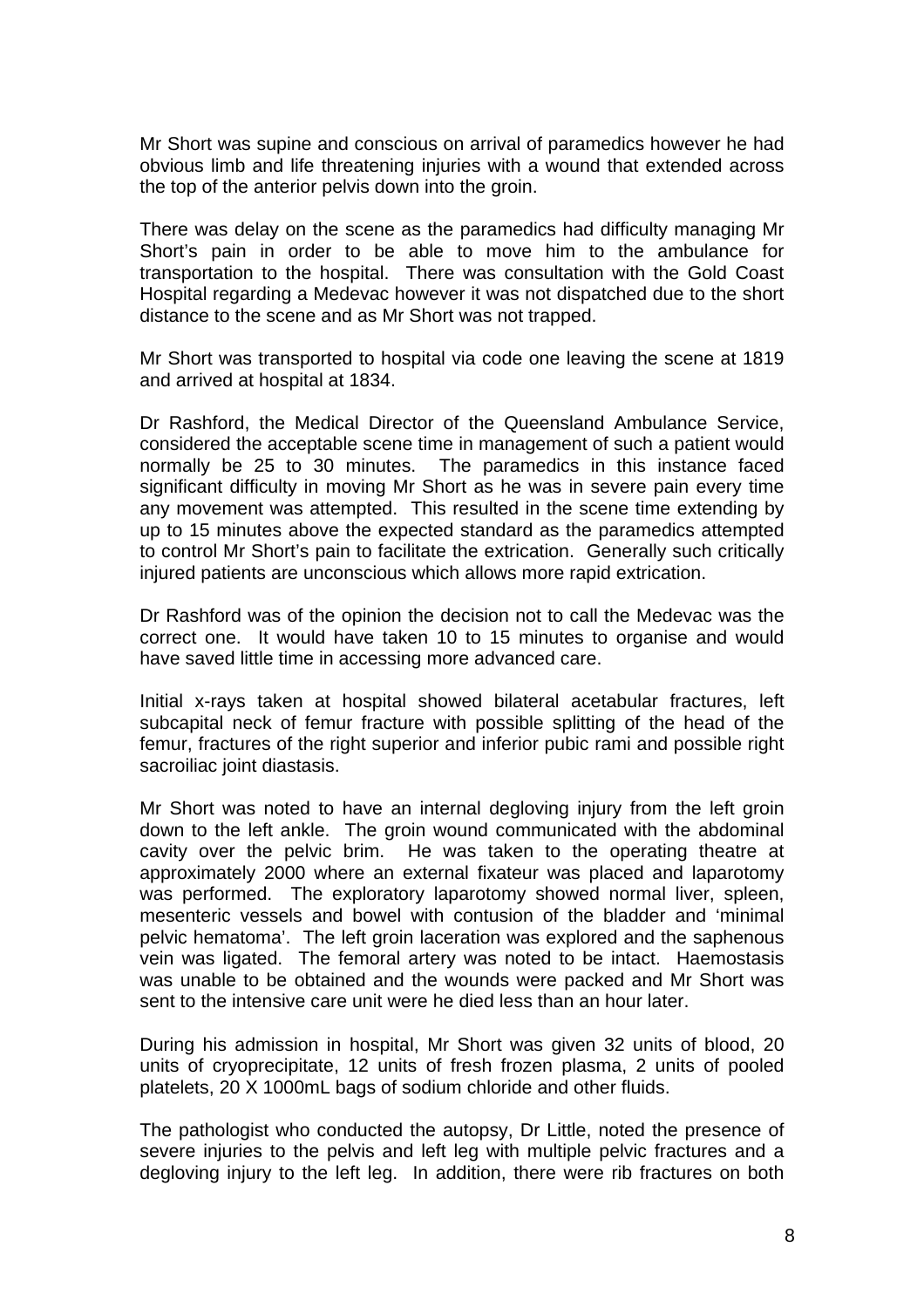sides of the chest with haemorrhage into the chest cavities. Dr Little concluded these combined injuries directly caused Mr Short's death.

#### **Investigations**

#### **Department of Transport and Main Roads**

Mr Hall, a Senior Transport Inspector with the Department of Transport and Main Roads (the Department) attended the incident scene and inspected the truck and dog trailer. Both were found to be compliant with respect to the Vehicle Standards and applicable Australian Design Rules.

#### **QPS**

The investigating officer concluded that the configuration of the vehicle (with the trailer attached) was such that there was a significant sight obstruction to the driver when reversing. As such, Mr Brydone had to rely on his door mirrors to assist. Due to the angle of the trailer in relation to the truck cabin the left side mirror was obscured by the trailer wall whilst the right side mirror had limitation caused by truck side walls. Measurements taken at the scene identified that Mr Short was obscured by approximately 900mm from the view of the driver. Mr Short would have been standing in a position where he was completely obscured from the mirror view of the driver.

Mr Brydone had seen both Mr Darmody and Mr Short in conversation at the rear of his vehicle before reversing. He stated he saw Mr Darmody in the cabin of his truck but did not see Mr Short. He did not make any further checks to identify where Mr Short had moved to. The investigating officer concluded the situation may have been avoided had there been a designated spotter for Mr Brydone whilst reversing. It was apparent from the investigation that there was no direct communication between the three men involved to eliminate risks associated with the reversing procedure.

As Mr Brydone had been involved in a serious traffic incident the police attended his residence. Mr Brydone was required to provide a specimen of his breath for a random breath test. Mr Brydone advised police he had consumed two stubbies of James Boag (at 1845 and 1900). Mr Brydone had a specimen of his breath analysed with an approved Breathing Analysing Instrument at the Coomera Police Station at 2012. A certificate was issued indicating a concentration of 0.032 grams of alcohol in 210 litres of breath.

A Forensic Medical Officer provided a statement indicating the consumption of 2 X 375mL of James Boag beer after the traffic incident and before the police attendance could explain Mr Brydone's blood alcohol concentration which was 0.032% at 2015. The investigating officer concluded there was no evidence to conflict with Mr Brydone's version that he had consumed alcohol at home after the incident.

During the initial inspection by investigating officers, concerns were raised regarding the operation of the squawker warning device. The investigating officer upon hearing the device initially thought it to be faulty but was advised by senior MKM employees that this was the sound of the device. The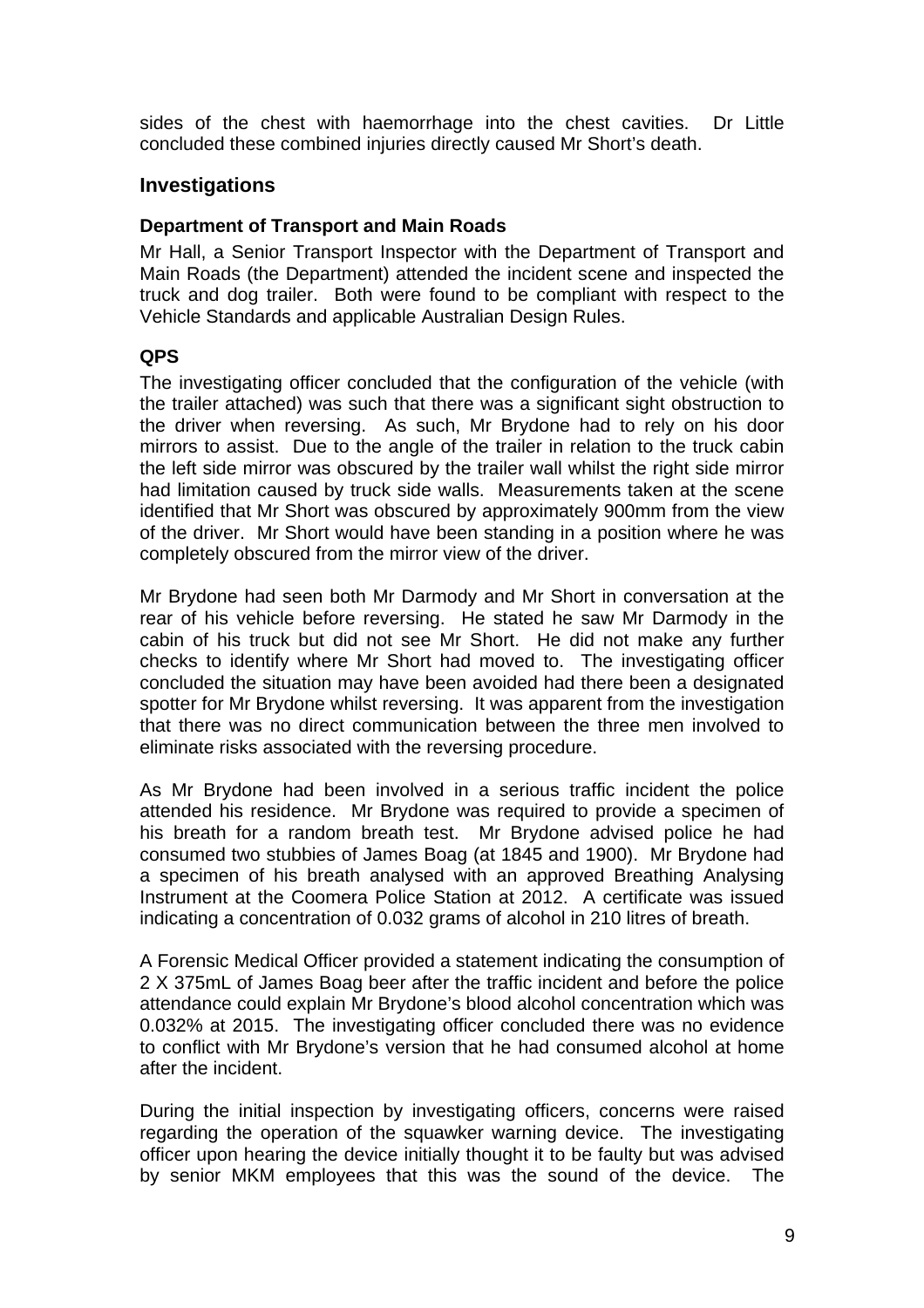squawker of the truck was tested and found to be in working order. It became evident the device fitted to the truck could not be heard whilst standing behind the dog trailer.

The investigating officer conducted testing to determine the effectiveness of audible warning devices. He attempted to replicate the environment on the afternoon of 6 August 2010 such as having another vehicle idling (as was Mr Darmody's vehicle on the afternoon of the incident). He gave evidence that on the afternoon of the incident there was a quarry in operation towards the rear which could not be replicated on the testing day. He also noted that on the testing day the weather was different, being windier, which may have affected the testing.

The investigating officer concluded that the audible tone of the squawker was suppressed by the configuration of the trailer. Testing revealed the squawker device provided virtually no warning to a person standing at the rear of the reversing vehicle in similar conditions experienced on the day of the incident. The video footage taken of the testing clearly demonstrates that a person facing away from the reversing truck and dog trailer would be unable to hear the vehicle approaching due to the other noise present at the site.

The investigating officer concluded that the most effective audible warning was when a traditional beeper was fitted to both the truck and trailer, followed by a squawker fitted to both the truck and trailer followed by a beeper to the truck only, followed by a squawker fitted to the truck only (which was how the vehicle was configured).

It was the investigating officer's opinion that in open space daylight environments, the traditional beeper provided better warning and some directional indication toward hazard through the pitch of the sound emitted from the device. Whilst the squawker could be heard reasonably well, the tone is not one that is usually recognised as a reversing vehicle and it does not offer the same level of directional awareness as the traditional beeper.

It was the investigating officer's opinion that the configuration of the squawker fitted to the vehicle at the time of the incident substantially contributed to the cause of the collision between the trailer and Mr Short.

The investigating officer recommended that best practice would be to fit both devices to all trucks and trailers with a switchover mechanism to allow either device to be activated in the appropriate operational environment. He agreed that the use of a beeper in the environment of a tunnel would create an echo effect; the direction would be lost and, if used at night time, would be quite loud. He noted that amendments to the Vehicle Standards may impose substantial impact on all trailers, including private trailers.

The investigating officer found no evidence that Mr Brydone was driving in a dangerous manner. He also found no evidence there had been a breach of the relevant Vehicle Standards by the truck and dog trailer driven by Mr Brydone.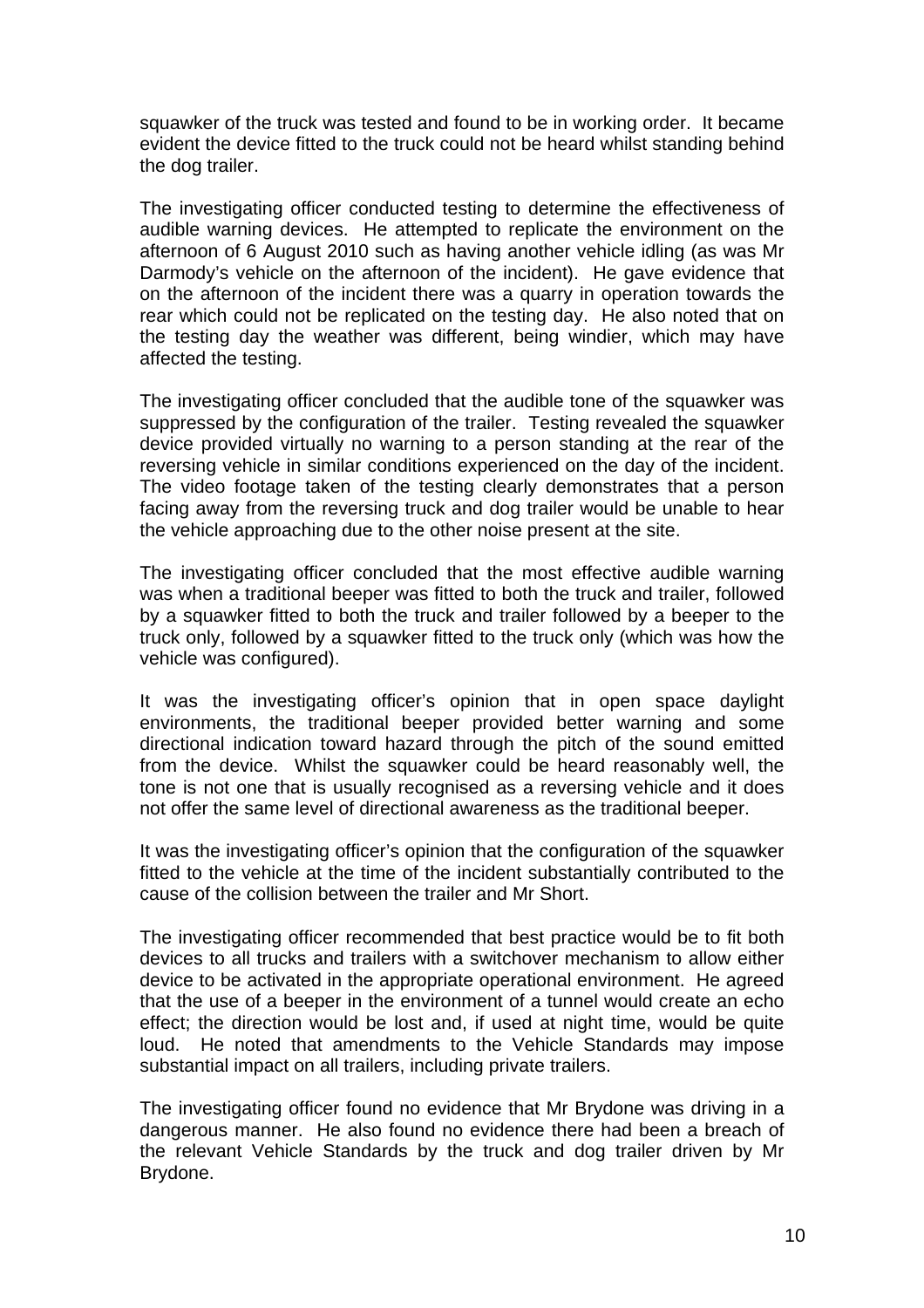#### **WH&S investigation**

The WH&S investigation determined that prior to the incident, drivers would occasionally reverse-park their own trucks without the use of a spotter.

Mr Brydone told WH&S investigators there were no specific rules about vehicle movements in the yard. There were no line markings or other identifying markers to define parking bays or walkways at the premises.

The WH&S investigation concluded that there was no documentary evidence of a work procedure or tool box talk having been conducted, requiring trucks to be parked near the fuel bowsers and parked by detailers.

WH&S concluded that the cause of the incident could be attributed to MKM's failure to (a) adequately implement the system of work ostensibly in place at the workplace, to separate pedestrians from reversing trucks (b) adequately induct all workers with respect to the system ostensibly in place at the workplace (c) provide adequate supervision to ensure workers' adherence to the system ostensibly in place at the workplace and (d) adequately monitor and review the system ostensibly in place at the workplace, in particular its effectiveness and compliance by workers.

WH&S commenced a prosecution on the basis that MKM exposed Mr Short to risks to his workplace health and safety arising out of the conduct of its business or undertaking.

No plea was entered by MKM and in their absence MKM was convicted and fined \$125,000.00.

#### **Action taken by MKM following the incident**

WH&S noted that following the incident, MKM implemented the following changes:

- Installed reverse lights and reverse (squawker) alarms on all trailers
- Reinforced that no trucks are to be reversed in the yard without spotters
- Reinforced that all trucks are to be parked at the fuel bay and the drivers are to leave them for the two detailers to park
- Reinforced daily checking of the driver's hours to manage fatigue issues.

Mr Brydone, Mr Clements, Mr Darmody and Mr Renner confirmed the changes that had been implemented at MKM.

#### **Comments from various organisations and departments regarding possible recommendations**

Mr Peter Twining, a Senior Advisor (Vehicle Standards and Regulation) for the Department provided a statement and gave evidence. Mr John Samson, the Technical and Regulatory Manager of Commercial Vehicle Industry Association of Queensland (CVIAQ), provided a report and gave evidence.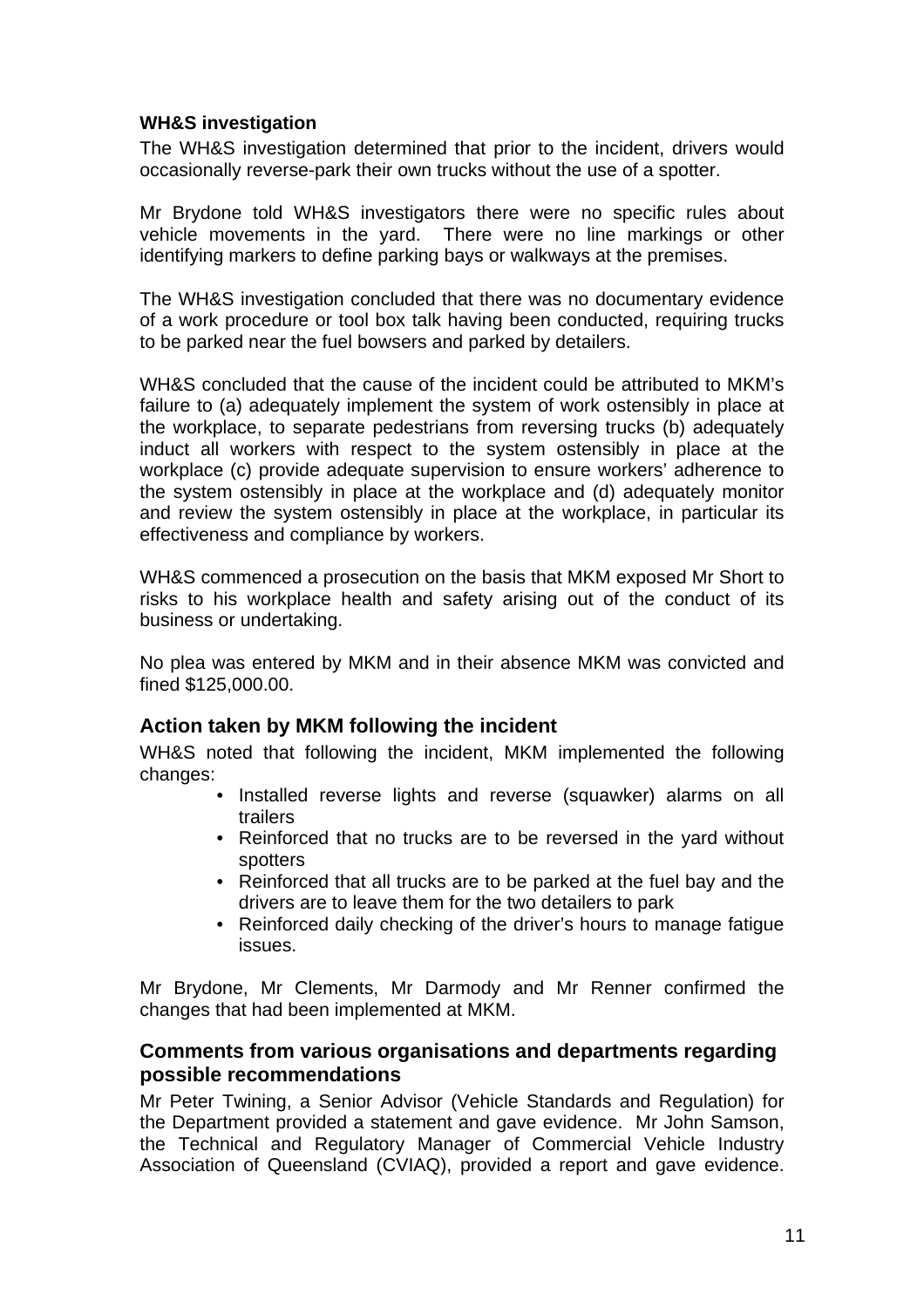Mr Simon Humphries, the Chief Technical Officer, of the Truck Industry Council (TIC), provided a report and gave evidence.

CVIAQ is a not for profit industry association group representing manufacturers of trucks, trailers and other associated equipment involved in the production, sale and repair of commercial and heavy vehicles.

TIC is a peak industry body representing manufacturers and distributors of heavy vehicle commercial vehicles in Australia.

There are three peak national bodies which have representation from various state/territory jurisdiction and set ADR development priorities (the Strategic Vehicle and Safety and Environment Group or SVSEG), develop/adopt relevant standards (Technical Liaison Group or TLG) and oversee the implementation of those standards (Australian Motor Vehicle Certification Board or AMVCB) respectively. The Department are involved with all three groups. CVIAQ and TIC are represented on both the SVSEG and TLG.

There is also the National Transport Commission's Australian Vehicle Standards Rules (AVSR) Maintenance Group. This group is responsible for development and maintenance of national model regulations that set standards for in-service vehicles.

The Transport and Storage Industry Sector Standing Committee have published Guidelines (for Workplace Health & Safety Queensland) for working around trucks. It contains practical and straight-forward information on how risks associated with reversing trucks or plant can be managed. The controls detailed within these guidelines include but are not limited to: removing or reducing the need to reverse; providing clearly marked reversing areas; excluding non-essential personnel from parking areas; using reverse alarms and reversing flashing lights if the workplace noise is too loud; ensuring drivers have another person to direct them while reversing and this person wears highly visible clothing. There would appear to be similar guidelines in other Australian jurisdictions.

Mr Samson indicated in evidence that the nature of the work completed by dog trailers (i.e., transporting loads of material) is that they are reversed in so the load in the dog trailer can be emptied and then the truck and dog trailer are manoeuvred into an almost jack-knife position so that the load in the truck can be emptied. Mr Samson commented that dog trailers are a difficult vehicle to drive and they are reversing all the time in order to complete the work they are designed for.

Workplace Health & Safety have developed a Plant Code of Practice, (the Code) dated 2005 and it was preserved as a code of practice under section 284 of the *Work Health and Safety Act 2011*. A plant includes any machinery, equipment, appliance, container, implement and tool; any component of any of those things; and anything fitted or connected to any of those things.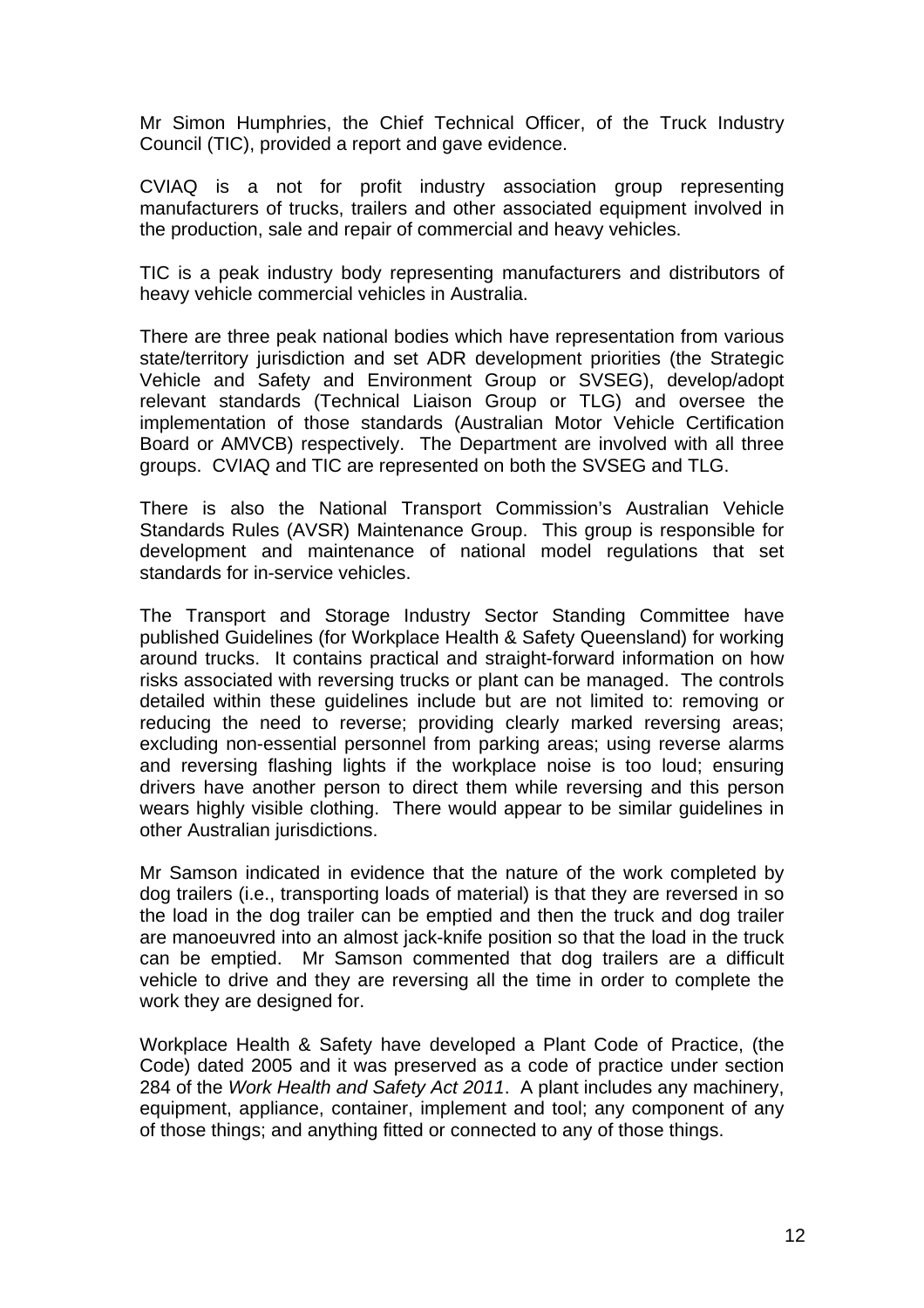The Code defines a powered mobile plant as a plant that is provided with some form of self propulsion which is under the control or an operator. Examples include tractors, forklifts, tip trucks, rollers, graders, cherry pickers and concrete delivery vehicles.

The Code notes that reversing powered mobile plant is a dangerous activity as there is a high risk people behind or beside the vehicle may be hit or run over. The Code notes that all powered mobile plant should (this is not mandatory) be fitted with a warning device such as a reversing alarm and/or flashing amber light that can effectively warn people who may be at risk of injury from movement of the vehicle. Mobile plant should not be reversed if it is practicable to drive the vehicle forward.

The Code also notes a risk assessment may indicate that the person in control of the business may control the risk of such an injury by appointing a 'spotter'. The spotter is responsible for directing and observing both vehicles and personnel movement within the working zone. Where there are multiple items of mobile plant using reversing sirens and lights simultaneously, additional controls should be developed and implemented. These could include a spotter for each reversing vehicle, isolation of vehicles from workers or other persons, streaming the vehicles so they move in one direction only or scheduling certain vehicles to work at certain times.

Other states would appear to have similar codes or guidelines. Most appear to require an effective warning device to be incorporated but not that it needs to be an audible alarm.

The Department does not prohibit any voluntary codes of practice by an industry sector to improve workplace health and safety, provided the requirements do not contradict statutory requirements.

Mr Twining was of the opinion that consistency with the national standards for new and in-service vehicles is important to ensure their effectiveness, as inter-jurisdictional borders are now open and vehicles move across state borders when fulfilling their freight tasks. In addition, consistency with the international standards, particularly UN ECE Regulations is important, as the majority of Australian new vehicles are designed for other major global markets and are imported into Australia.

Mr Samson noted that many of the members of CVIAQ already fit reversing alarms to production of trucks and trailers as standard equipment. These alarms are generally of the standard beeper alarm or squawker alarm found on machinery and vehicles. Mr Samson gave evidence that all truck manufactures provide an alarm as an option for trucks.

Mr Humphries reported that whilst reversing alarms are not mandatory, all Australian truck suppliers provide reversing alarms integrated with the reversing lamp circuit of the vehicle due to Occupational Health and Safety requirements. Some trucks have the reversing beeper hardwired into the reverse gear circuit which also activates the white reversing lamp, while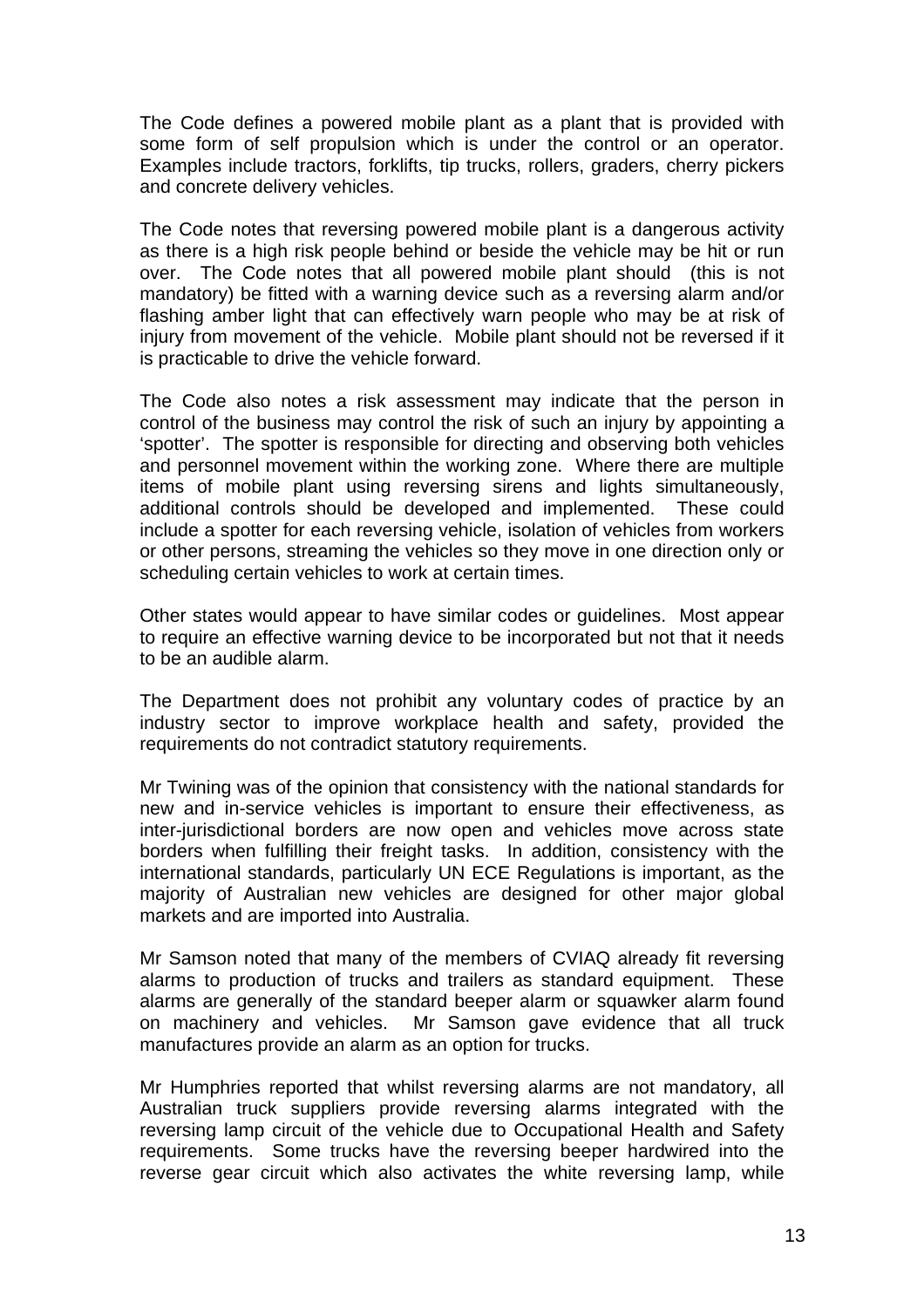others have an 'off' switch which can be selected in circumstances where the sound of the beeper may cause public annoyance or nuisance.

Mr Humphries noted that most heavy trailers in service do not have a reversing beeper fitted.

Mr Samson commented that existing audible warning devices are reliable and economical if fitted at manufacture and have proven effective over many years of use. Mr Samson gave evidence that the cost of a reversing alarm fitted at manufacture would cost under \$100 (compared to the cost of a dog trailer of over \$70,000.00). He indicated the cost of fitting the device not at the time of manufacture could cost approximately \$300.

Mr Humphries noted that all heavy vehicles that tow trailers have a reversing lamp circuit, the reversing signal can easily be sent to the trailer(s) via the standard wiring harness. A reversing beeper (and white lamp) could be incorporated into the same trailer rear lamp cluster for very little additional cost per trailer (TIC estimates less than \$300 per trailer). The estimate of costs was where wiring had already been incorporated. Some trailers may not have the same number of wires so a retrofit may be more expensive.

Mr Twining commented that whether or not a reversing alarm can be heard by a person in the vicinity of a reversing vehicle depends on several factors including the distance of the person from the vehicle, attentiveness of the person to the surrounding sounds and the loudness or volume of the reversing alarm. Mr Samson agreed that there was no perfect solution however his preference was for the beeper to be used. His view was that the beeper was a better means of gaining attention. Mr Humphries noted that the reversing beeper/backup alarm sound is recognised internationally.

Mr Twining noted that the Department had received complaints from residents living close to road works and construction sites about disturbance caused by the sound of the reversing alarms from trucks operating at such sites, particularly at night.

Mr Twining commented that there has been discussion about the best location to fit reversing alarms (i.e., just on the prime mover or on each and every trailer) and the audibility of the reversing alarm if there is only one fixed to the prime mover or the first group of trailers. The outcome of these discussions was that one solution does not fit all.

A review into the alternatives to 'beeper alarms' and the effectiveness of nontonal audible movement warning alarms for construction sites was carried out by Ms Burgess and Mr McCarty in 2009 (the study). The study noted that to be an effective warning, a movement alarm needs to provide the what, where and when of the hazard.

The study noted that the use of the beeper on vehicles and mobile plant is widespread across Australia and the world as a means of providing warnings of moving plant on work sites. The study also noted that whilst the sound may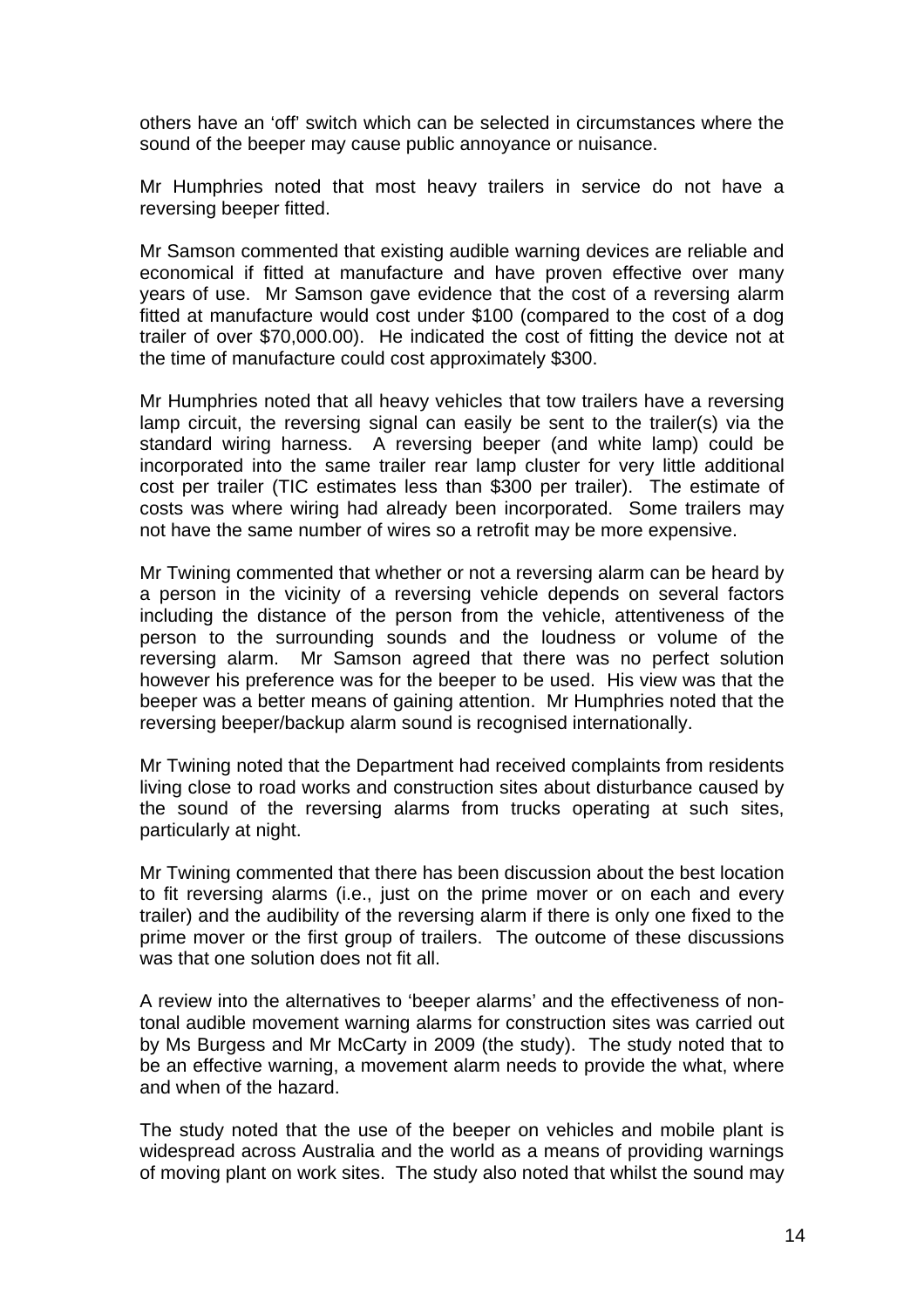have a purpose for those on the site, regulators often receive complaints from the community about noise from the beeper alarms.

The study indicated there are a range of alternatives to the standard pulsed tonal reversing alarm that may reduce the environmental noise impact. These include the use of spotters; proximity sensors and/or reversing cameras to alert the driver; smart alarms that adjust the level depending on the background sound level; alarms that focus the sound in the area of risk; and alarms with a broadband sound.

A broadband alarm was defined in the study as a pulsed signal that has a range of frequencies and is sometimes referred to as a 'quacker' or 'woosher'.

A proximity sensor alarm is similar to sonar in that a beamed signal is transmitted when the vehicle is reversing. Any object in the range of the beam will reflect the signal and this reflected signal is detected and some form of warning signal activated. However there is a greater risk with some types of construction equipment that the sensors and/or alignment of the sensors will be damaged during the course of site work.

Mr Samson also noted that there are many safety devices available to prevent reversing accidents. These range from passive alarms through to an active obstacle detection unit that is integral with the brake system and has the capability of stopping the vehicle before it can collide with an object behind it. Much of the higher end equipment is part of a multi function safety system that may include other safety areas of the vehicle's operation such as electronic stability control or emergency brake assist and although equipment is available it is not in use by any manufacturer that CVIAQ is aware of.

Mr Humphries commented about the potential benefit of fitting reverse cameras with in-cabin screens in heavy vehicles. However, while this is becoming quite a common technology employed on rigid trucks, it is more difficult to achieve on vehicles towing heavy trailers. Accordingly, this potential enhancement is not yet practical for prime movers and rigid trucks which regularly tow (and swap) heavy trailers.

Most smart alarms use the well accepted pulsed tonal signal, and so long as they do adjust properly to be above the surrounding noise, there should be little concern about them being a suitable warning for those at risk. Whilst Mr Samson and Mr Humphries were familiar with the concept of smart alarms, both indicated they were not commonplace in the industry and neither was aware of the cost of the smart alarms. Mr Humphries thought they might be significantly more expensive than normal reversing alarms however the benefit would be that they would address nuisance concerns. Mr Twining's understanding of the smart alarm was that they operate at a sound level five decibels above the ambient sound.

Information from the investigating officer suggests the smart alarm could be purchased from between \$48 and \$100 US dollars. The investigating officer estimated the device could be fitted for less than \$250.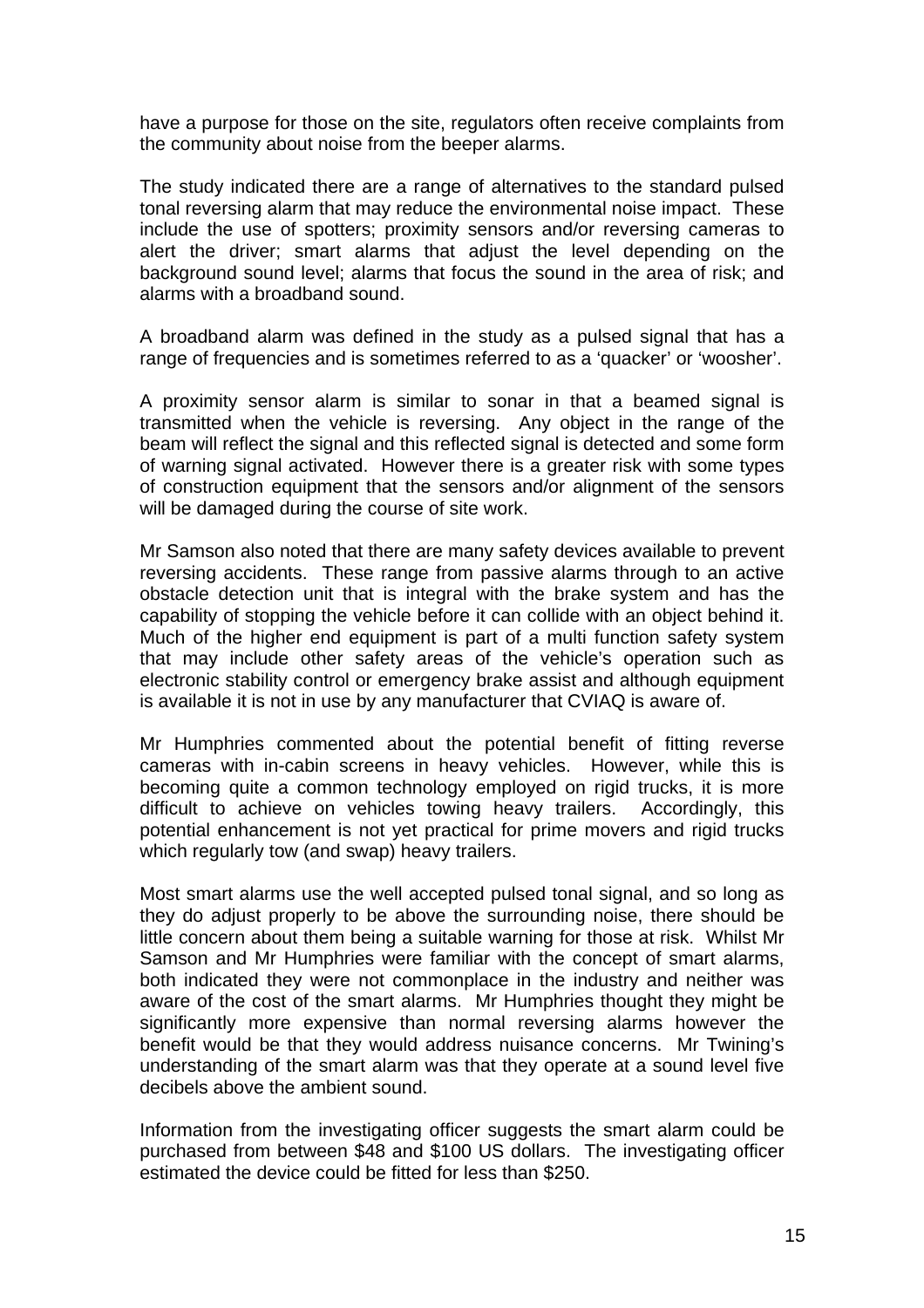The study reported that many mining and construction sites have adopted the use of a pulsed broadband alarm. The use of this alarm has led to a reduction of complaints from the surrounding community, especially for the sites that need to operate during the night.

The study reported that key features for effective implementation of alternative alarms on a construction site include: use of the same type of alarm sound for all vehicles on site, selection of appropriate sound level, correction location of the alarm on the item of plant and appropriate training for all site personnel and signage.

The study concluded that industry experience to date has shown that with the appropriate selection of the loudness of the alarm and with suitable training/induction on the nature of the alarm, the broadband alarm can be used safely on construction sites.

According to Mr Twining, there are no proposals currently before SVSEG for changes or further improvements to warning and safety procedures for reversing trucks and trailers.

Mr Twining was of the opinion that the existing requirements with respect to reversing audible alarms are adequate and do not require amendment. He believed a range of non-regulatory initiatives are possible and appropriate to address specific situations and could include development and adoption of industry specific voluntary codes of practice.

Mr Twining commented that any recommendations made by the coroner be provided to the Department to be put forward at a national level given the national scheme, to the SVSEG for discussion and adoption.

Mr Samson commented that the way forward is for regulatory authorities to engage in the following process:

- Conduct a cost benefit analysis to examine mandatory fitment of alarms to new vehicles;
- Carry out a study to identify the appropriate type of warning device for various situations having regard to the varying audible output of the units available;
- Examine current entry requirements to various work sites which require reverse alarms as a condition of entry and identify conflicting requirements that could result from the mandating of alarm use.

Mr Samson suggested that given issues regarding reversing were most likely to occur at construction sites or at workplaces (as opposed to on the road generally), that WH&S would be the best placed organisation to examine this issue and make recommendations about the appropriate type of device. Mr Twining agreed that as WH&S control every worksite, they might be the most appropriate body to make a determination about whether reversing alarms are required and if so, what type.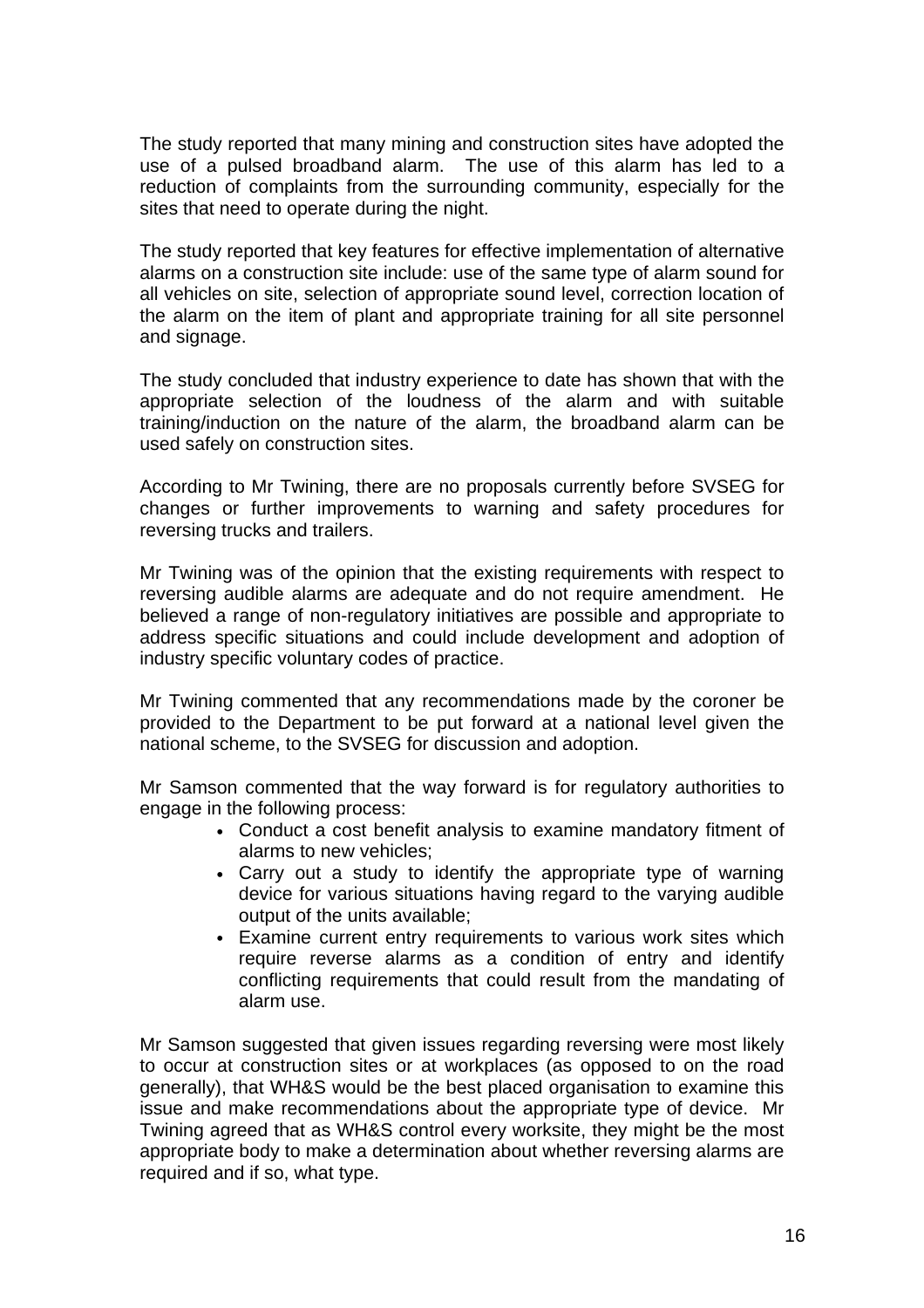Mr Samson reported that feedback from CVIAQ members indicated that members had made the following suggestions:

- Alarms to be fitted to new vehicles at the time of manufacture;
- The fitting of alarms not to be retrospective on in service vehicles. Many trailers are not fitted with reversing lamps as they are optional in the lighting requirements and have no facility to connect a reversing warning device. Many trucks do not have the reversing light circuit connected through the trailer electrical plug;
- Problems can occur when alarms are relocated post manufacture as a part of the fit out process;
- Alarms to be fitted to new general access trailers (vehicles with an as of right to operate on roads without being subject to a permit) and all dog trailers, at the time of manufacture.

TIC does not support the introduction of a reversing beeper on trucks which have a different sound quality, sound pressure level or pulse frequency compared with those already on the market. He commented that the reversing beeper was a particular sound recognised around the world. If the sound quality is different, people may not be aware of the sound and what it means and it may cause confusion.

Mr Humphries stated that TIC supports the fitment of reversing beepers to heavy vehicles however the ability to switch off the sound is important in some environments to prevent public annoyance, especially during normal sleeping hours. Making reverse beepers mandatory would be superfluous as state OH&S regulations already require them hence they are a standard, marketdriven feature.

Mr Humphries noted that TIC supports sound workplace policies that eliminate or reduce reversing in busy construction zones and workplaces to an absolute minimum. Prevention is better than potentially expensive technical solutions which may not be fully effective. In situations where reversing is unavoidable, it is good practice for the driver to have flashing hazard lamps on, in addition to reversing beepers and white reversing lamps.

# **Findings required by section 45**

In accordance with section 45 of the Act, a coroner who is investigating a suspected death must, if possible, make certain findings.

On the basis of the evidence presented at the inquest, I make the following findings:

- a. the identity of the deceased person is James Leon Short;
- b. Mr Short died as a result of being run over by a dog trailer being driven by Mr Brydone in circumstances in which Mr Short was obscured from the view of Mr Brydone where there were not sufficient safety measures to warn Mr Short of the approaching truck and dog trailer.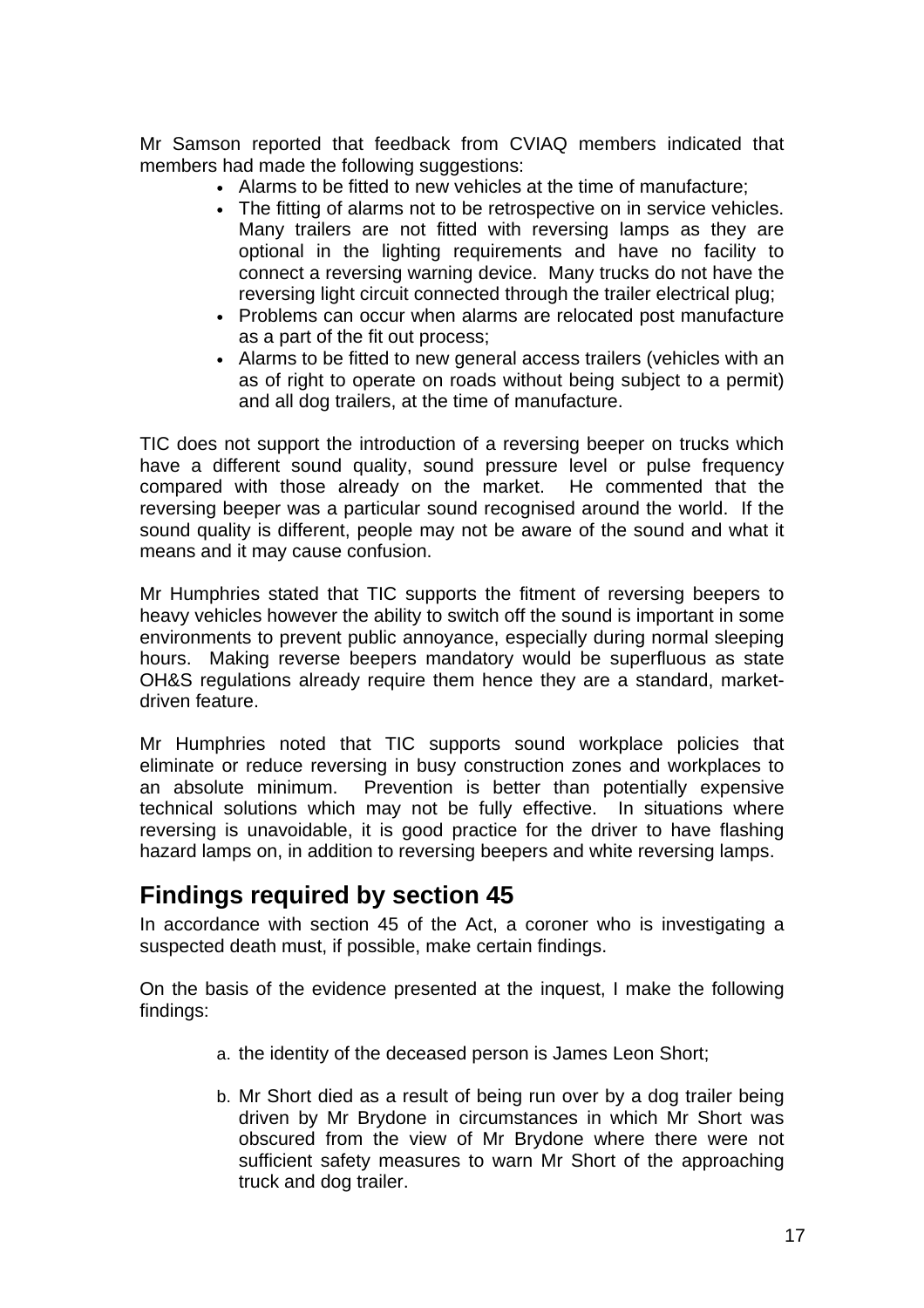- c. the date of Mr Short's death was 6 August 2010;
- d. the place of death was the Gold Coast Hospital, Southport;
- e. the cause of death was pelvic, leg and chest injuries

# **Recommendations in accordance with section 46**

Section 46 of the Act provides that a coroner may comment on anything connected with a death that relates to:

- a. public health and safety,
- b. the administration of justice, or
- c. ways to prevent deaths from happening in similar circumstances in the future.

The nature of Mr Short's death highlights the very real dangers that face those working in the trucking industry. I will be forwarding a copy of my findings to the relevant industry organisations and unions so that these organisations can provide the details of this incident to its members as a timely reminder of the inherent dangers in reversing large vehicles and trailers where appropriate precautions are not undertaken.

There are no current legislative requirements for trucks and/or trailers to have some form of audible reverse warning alarm. There is no current legislative requirement for trailers to have reverse lights. The Code notes that all powered mobile plant should be fitted with a warning device such as a reversing alarm and/or flashing amber light that can effectively warn people who may be at risk of injury from movement of the vehicle. This is not mandatory. In light of the current regime, I will be forwarding a copy of my findings to the relevant body, namely SVSEG, for the body to consider amending the Australian Design Rules to include a requirement that all trailers have reversing lights and whether all vehicles (including trailers) over a particular size or used in a particular industry have some form of audible reverse warning alarm appropriate for the environment that the vehicle (and/or trailer) operates in. It would appear that most vehicles already have reversing lamps and the addition of audible reversing alarms would be a very small additional cost.

It would appear that the use of smart alarms, using the universal beeping noise associated with a reversing vehicle, would solve many of the difficulties identified in this matter as it would be able to provide the universal beeping noise and adopt the most appropriate volume depending on the work environment. If the information from the investigating officer is correct, the cost of these devices is not expensive. I recommend that WH&S in consultation with the Department consult with the relevant industry manufacturers/representatives (and/or national bodies) to conduct an analysis